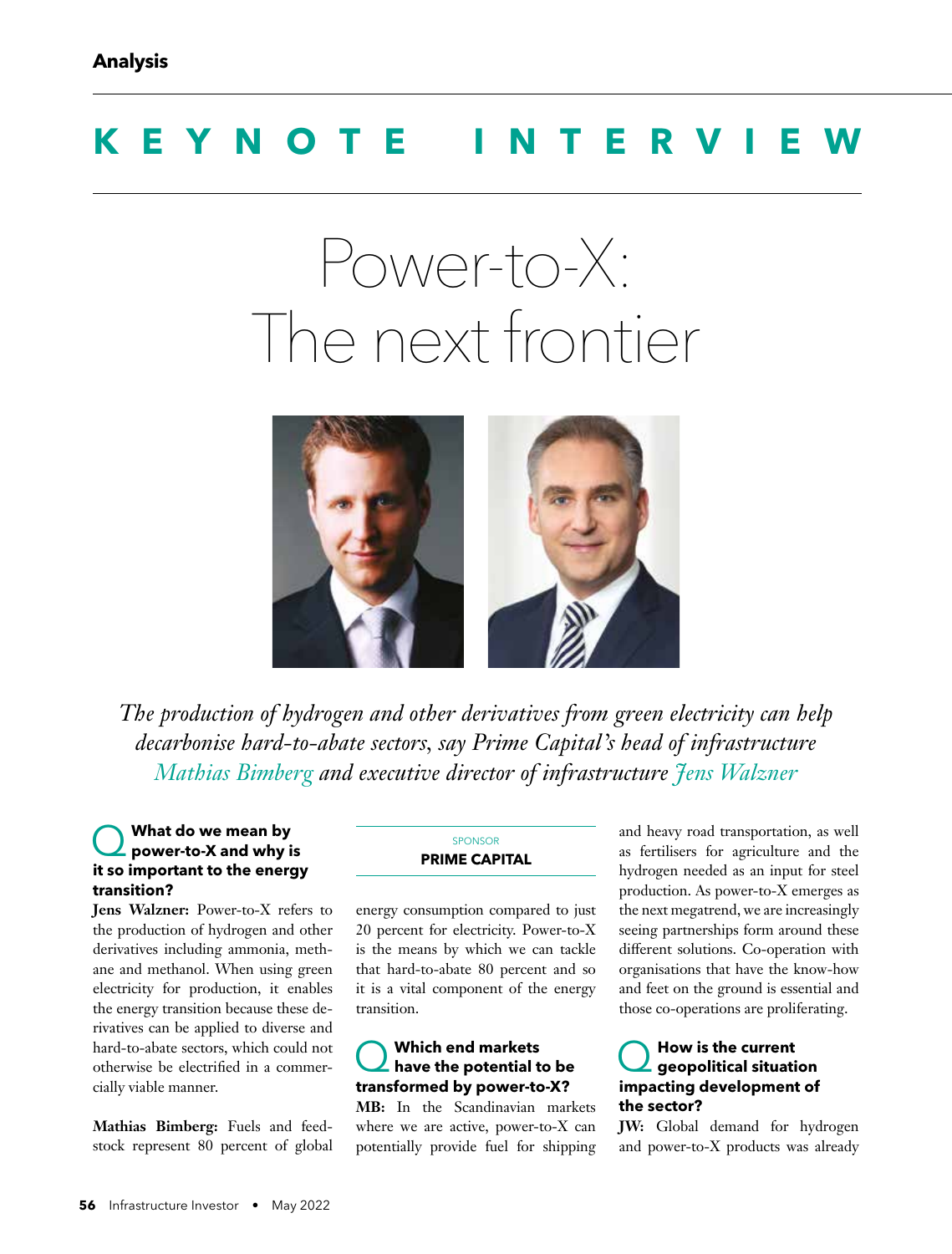poised to increase dramatically, by a factor of 10 from the end of 2021, leading up to 2050. The war in Ukraine is creating additional pressure for the sector to develop faster, with countries such as Germany urgently needing to reduce their dependence on Russian fossil fuels.

**MB:** We woke up on 24 February to a terrible new world and we were all horrified by what was happening. But I can tell you that we woke up on 25 February more determined than ever to implement the kinds of strategies that we are currently working on.

We are involved in five different power-to-X projects in Scandinavia: two in Finland, one in Sweden, one in Norway and one in Iceland. We are pushing ourselves to develop those projects faster than ever, in order to reduce that dependency on Russia.

# Q **How are you originating those projects and how signifi cant a part of your strategy is power-to-X?**

**MB:** Our latest fund, the Prime Green Energy Infrastructure Fund, can invest 75 percent of capital in greenfield onshore wind and 25 percent in what we call wind synergistic technologies. So, we have prepared ourselves to be ahead of this emerging megatrend.

One of the investors in the fund is Siemens Financial Services, and we also work alongside Siemens Gamesa and Siemens Energy Management to secure pipeline, and sourcing equipment. We have identified a number of projects through these co-operations with our partners. Others we have sourced ourselves.

#### Q **What is the commercial model?**

**MB:** Our strategy is to extend our value chain so that we become less dependent on low-priced PPAs. We combine green electricity – the new green gold – with offtakes that we create ourselves through investments into electrolysers



Q **Can you give an example of power-to-X in action MB:** Prime Capital recently announced an investment in Finland's first industrial scale green hydrogen production plant in Harjavalta. That is a partnership with P2X Solutions, a Finnish pioneer in green hydrogen and power-to-X technology.

P2X will produce green hydrogen completely emission-free by electrolysis of water using renewable energy sources. The company then processes some of the green hydrogen into renewable synthetic fuels, such as synthetic methane. Meanwhile, the heat and oxygen generated as byproducts of the process can be utilised in industrial processes. Construction work on the 20MW plant will begin later this year and should be completed in 2024.

We are also looking at a number of initiatives with different offtake solutions in other markets, including Norway, where we are exploring the use of ammonia in the maritime industry. That project involves the largescale production of green hydrogen and then additional processing into green ammonia.

The project is based in Tromsø which, with more than 3,000 fishing boat calls per year, is one of the largest fishing ports in Norway, as well as an increasingly popular cruise destination. It is also an area that has a surplus of green electricity from hydropower and onshore wind, which makes it attractive for green fuel production.

There is no doubt that we are going to have to keep coming up with these innovative solutions if we are to continue to increase the penetration of renewables on the grid, whilst also decarbonising other harder-to-abate sectors, and we want to be at the forefront of those trends.